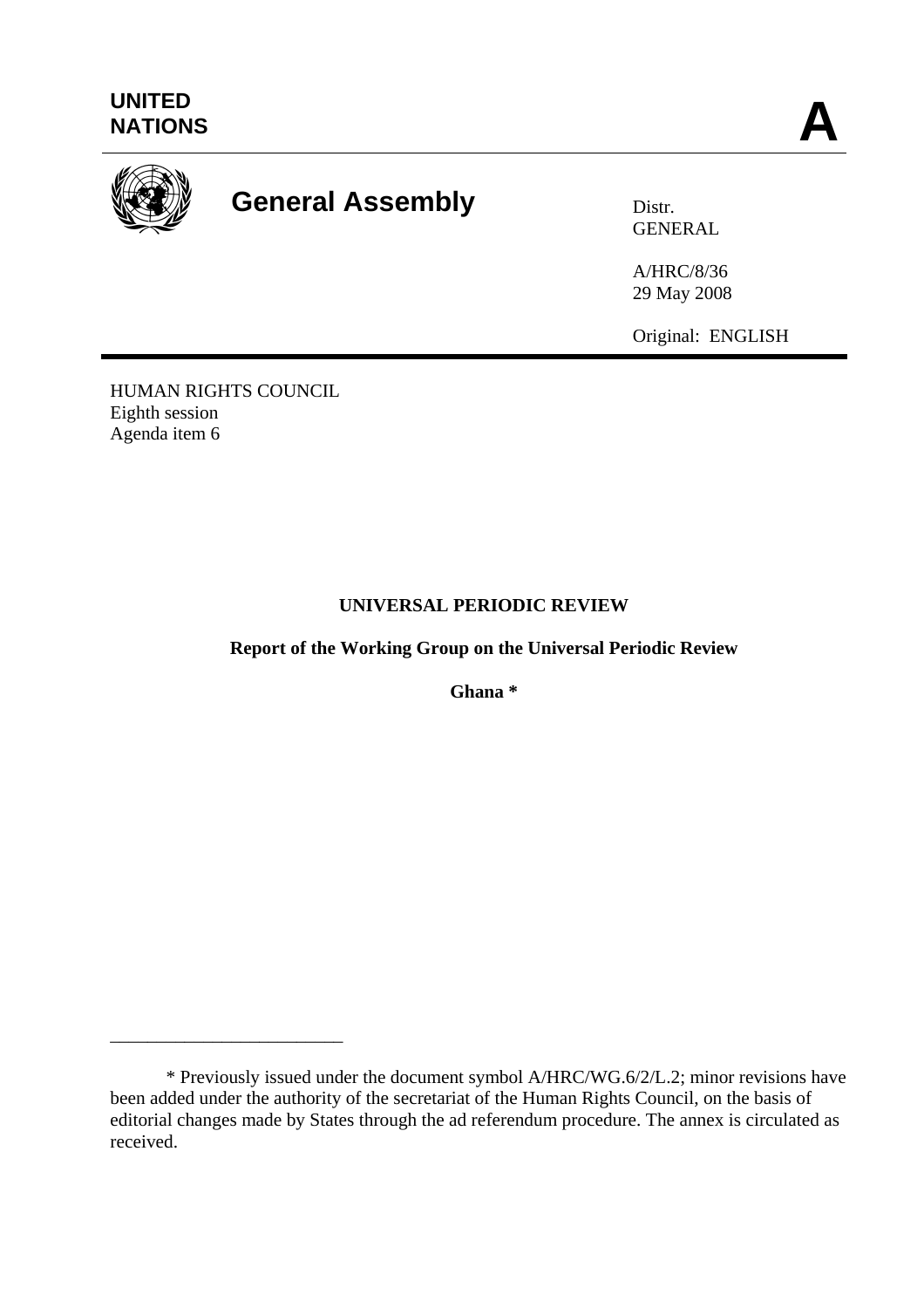# **CONTENTS**

|                                                                 | Paragraphs | Page          |
|-----------------------------------------------------------------|------------|---------------|
|                                                                 | $1 - 4$    | 3             |
| I. SUMMARY OF THE PROCEEDINGS OF THE REVIEW PROCESS             | $5 - 67$   | 3             |
|                                                                 | $5 - 10$   | $\mathcal{R}$ |
| B. Interactive dialogue and responses by the State under review | $11 - 67$  | 4             |
|                                                                 | $68 - 71$  | 14            |
| Annex                                                           |            |               |
|                                                                 |            |               |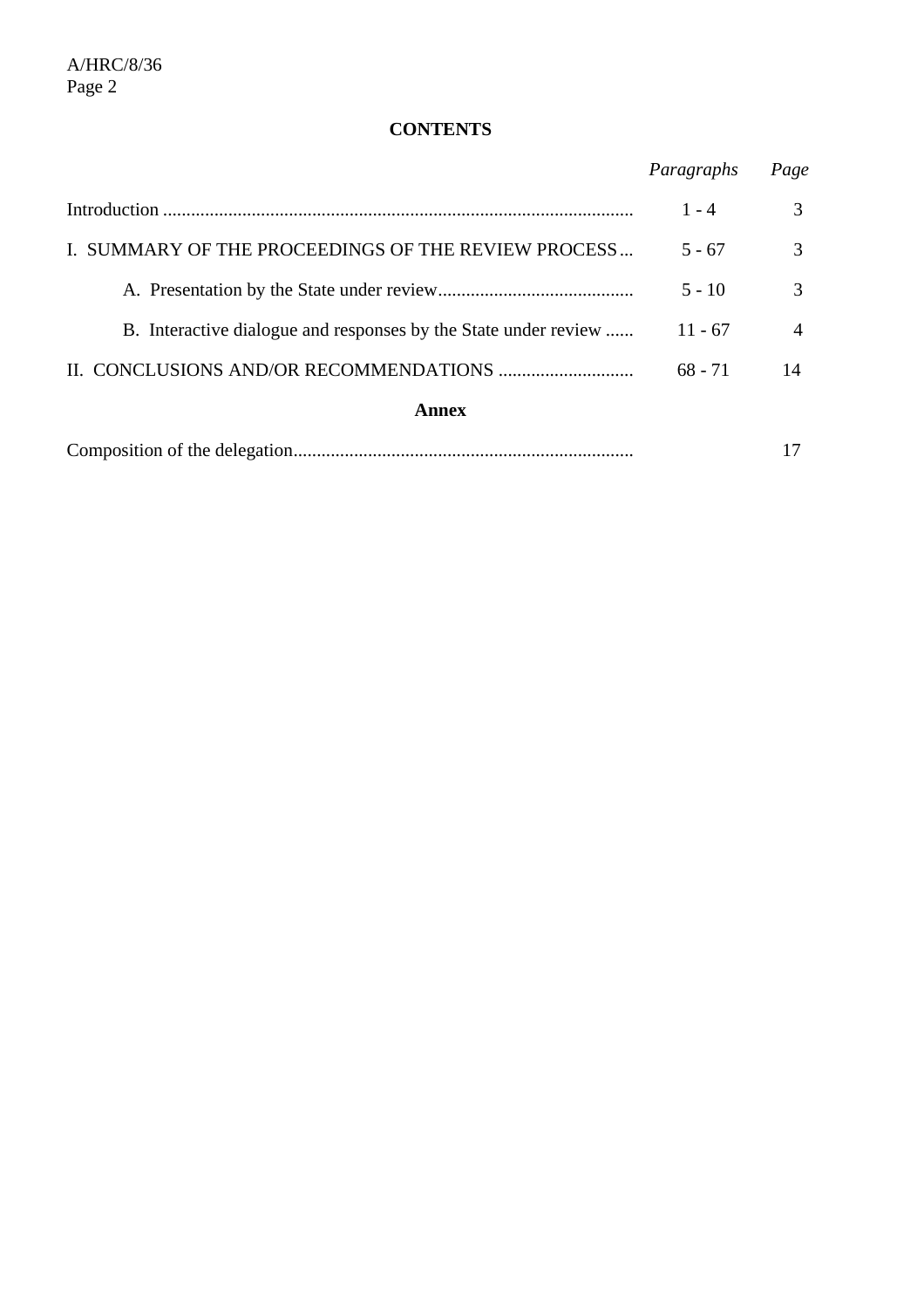#### **Introduction**

1. The Working Group on the Universal Periodic Review (UPR), established in accordance with Human Rights Council resolution 5/1 of 18 June 2007, held its second session from 5 to 19 May 2008. The review of Ghana was held at the 2nd meeting on 5 May 2008. The delegation of Ghana was headed by H.E. Mr. Joe Ghartey, Minister of Justice and Attorney General. For the composition of the delegation, composed of 11 members, see annex below. At its 6th meeting held on 7 May 2008, the Working Group adopted the present report on Ghana.

2. On 28 February 2008, the Human Rights Council selected the following group of rapporteurs (troika) to facilitate the review of Ghana: the Netherlands, Bolivia and Sri Lanka.

3. In accordance with paragraph 15 of the annex to resolution 5/1, the following documents were issued for the review of Ghana:

(a) A national report submitted made in accordance with paragraph 15 (a) (A/HRC/WG.6/2/GHA/1);

(b) A compilation prepared by the Office of the High Commissioner for Human Rights (OHCHR), in accordance with paragraph 15 (b) (A/HRC/WG.6/2/GHA/2);

(c) A summary prepared by OHCHR, in accordance with paragraph 15 (c) (A/HRC/WG.6/2/GHA/3).

4. A list of questions prepared in advance by Canada, Denmark, Sweden, United Kingdom and Northern Ireland, Germany and the Netherlands was transmitted to Ghana through the troika. These questions are available on the extranet of the Universal Periodic Review.

## **I. SUMMARY OF THE PROCEEDINGS OF THE REVIEW PROCESS**

## **A. Presentation by the State under review**

5. At the 2nd meeting, on 5 May 2008, H.E. Mr. Joe Ghartey, Minister of Justice and Attorney General and representative of Ghana, introduced the national report. In its presentation, he noted that many delegations in their advance questions recognized the commitment of Ghana to human rights. Ghana has become a more tolerant society and over the last 15 years has steadily increased respect of the rule of law. In the 2005 Country Review Report of the African Peer Review Mechanism under the New Partnership for Africa's Development (NEPAD), of which Ghana was the first country to be reviewed, it is noted in paragraph 44 that there is little evidence of direct human rights violations over the five-year period of 1999 to 2004. Nonetheless, some challenges remained and various strategies had been developed to address them, including in the areas of education and the national health insurance programme, and programmes adopted to address child labour and youth employment. Ghana passed legislative acts, including the Law on Human Trafficking and the Law on Domestic Violence, ratified international treaties and has a comprehensive anti-corruption programme on course. Ghana cooperates with West African States, especially on human trafficking. There has been increased budgetary support for the Commission on Human Rights and Administrative Justice (CHRAJ) since 2002, in addition to support by development partners. Ghana noted that despite a communication gap at a certain point, the national report was prepared with the active involvement of civil society and that their views and concerns have been captured in the report. A follow-up mechanism will be coordinated by the Attorney General's Office to monitor the implementation of the recommendations ensuing from the review.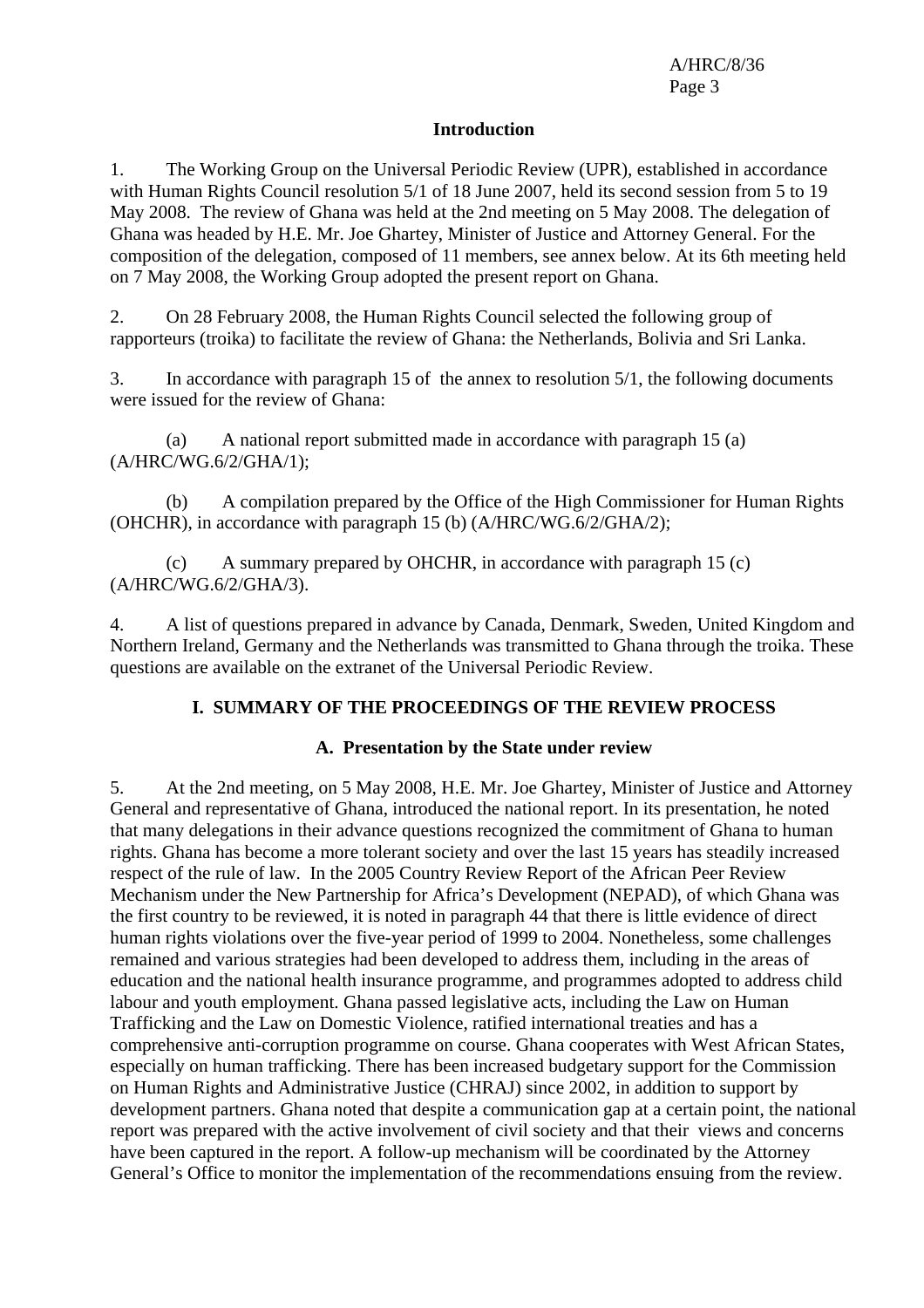6. As regards the role of women in politics, Ghana decided to enhance their participation with the aim of achieving the African Union target of 50 per cent by 2015. Political parties were urged to ensure that women participate in leadership on an equal basis with men. The Government has provided funding under the Ministry of Women and Children's Affairs and has established funds for women and local governance. Capacity-building has resulted in an increase in women elected to district assemblies from 7.2 per cent to 10 per cent in the last election organized two years ago. Ghana affirmed that female genital mutilation (FGM) has been criminalized under Ghanaian law; the Criminal Code was amended increasing the minimum sentence from three years to five years and the maximum sentence from five years to ten years. In the same vein, the Government continues to endeavour to proceed against other discriminatory practices, such as "trokosi" and witch camps. Ghana stated that there are places were women accused of being witches and banished from their communities stay together, and that nothing prohibits them from leaving these camps apart from retribution from the communities they lived in.

7. Ghana has passed a human trafficking law and is taking steps to reduce child trafficking. A national plan of action has been developed which involves all stakeholders. The Ministry of Manpower, Youth and Employment has a child labour unit programme in about 20 districts. There is a national programme on the elimination of the worst forms of child labour in cocoa-growing areas, which operates in several districts. A national health insurance scheme has been established under the National Health Insurance Act. The scheme provides quality and affordable health care to approximately 9 million persons, about 48 per cent of the population, and has been in operation for four years. Ghana has established a traditional medicine practitioner's council under the Traditional Medicine Practitioners Act.

8. The Constitution guarantees the right to fair trial. There have been some concerns about access to justice but efforts were ongoing. Ghana has mainstreamed alternative dispute resolution, and mediation desks have been set up throughout the country with the cooperation of the Legal Aid Scheme. The Attorney General's Office has established a programme called "Justice For All", as well as a human right hotline where people report suspected human rights abuses, in January 2008. For the past two years the police has included human rights education in its training. There is a special unit that deals with discipline within the Police Service.

9. In 2006 Ghana passed a new Minerals and Mining Act, which provides for fair and adequate compensation, in accordance with international best practices, and the right of access to the high court when a party is not satisfied with the compensation. The Environmental Protection Agency (EPA) and the Minerals Commission are proactive in ensuring that the rights of all are respected, including the rights of communities, the vulnerable and of the mining agency. The EPA rating and disclosure programme will rate the activities of mining companies.

10. Ghana affirmed that its Constitution states that every Ghanaian child is entitled to free compulsory basic education, which includes three years of secondary education and two years of kindergarten. Every Ghanaian child is now entitled to eleven years of free education. Initiatives have been introduced to facilitate the implementation of the law, including the Capitation Grant, which is given to every child in public school and covers cultural, sports and other miscellaneous fees and has led to a considerable increase in school enrolment. Freedom of expression has resulted in the establishment of over 100 radio stations. .

## **B. Interactive dialogue and responses by the State under review**

11. During the ensuing interactive dialogue, statements were made by 44 delegations, many of which praised Ghana for the high quality of its presentation as well as its national report.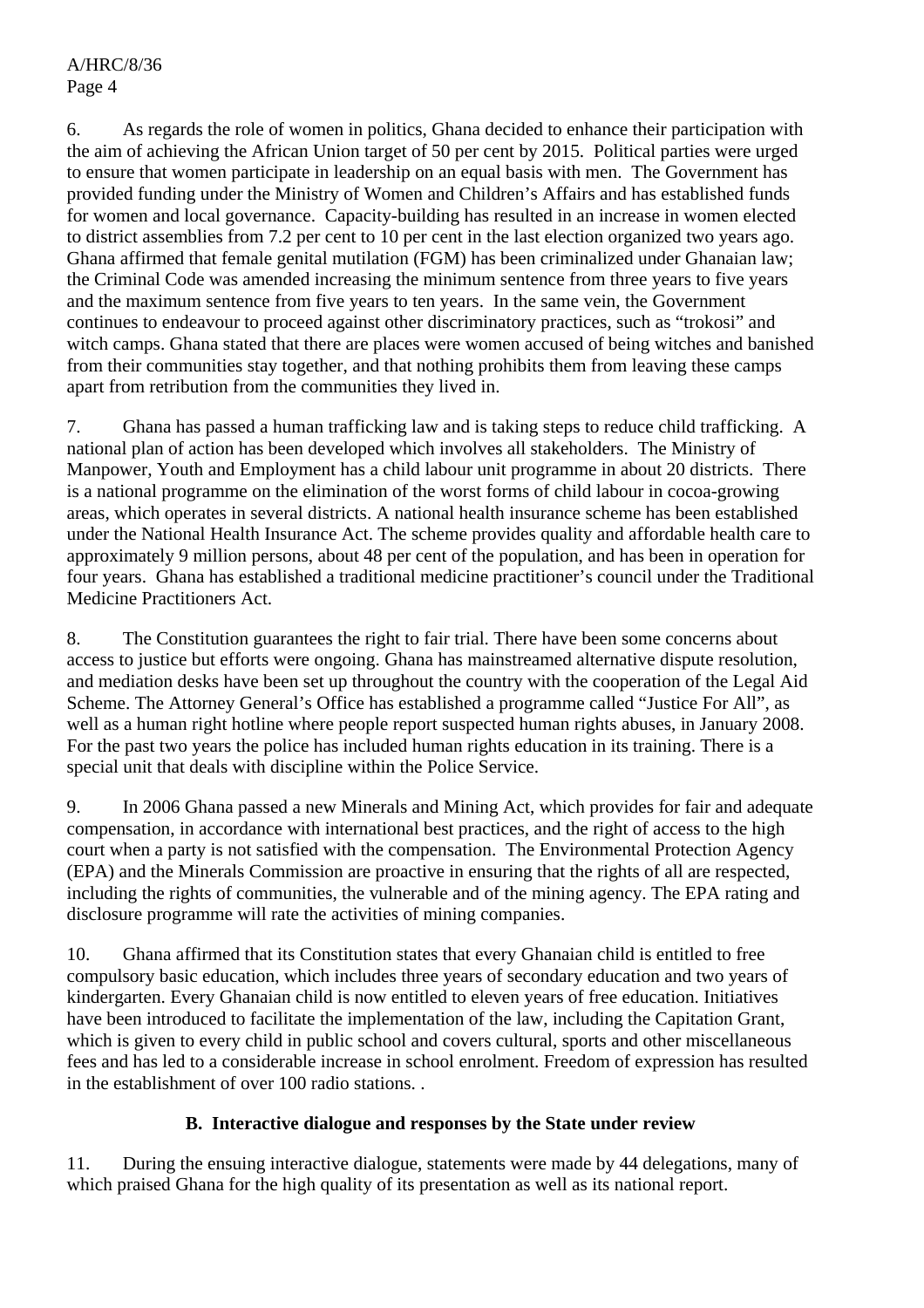12. Pakistan noted Ghana's impressive strides towards democratic rule and stated that its democratic model can be emulated in similar political and cultural situations. Pakistan noted the number of reforms introduced to nurture a human rights culture to improve the lives of children, women and marginalized segments of society. It identified addressing social and traditional mindsets that led to human rights abuses and poverty as well as girl child education as important areas of concern, and asked how the Government intended to deal with these issues and what specific steps had been taken to make cooperation between State institutions and civil society groups more productive.

13. India congratulated Ghana on its successful initiative aimed at increasing the enrolment of girl students in schools and requested more information about this success story. It noted with interest the People's Assembly concept of 2001 which provides a platform for the ordinary men and women to interact with the President once a year. India requested information about the functioning of the judicial complaints unit that seeks to address judicial accountability and misconduct in the judicial service.

14. France asked if Ghana intended to formally abolish the death penalty or to turn the current de facto moratorium on executions into the de jure moratorium, and encouraged a public debate to explain that the abolition of death penalty would increase the image of good governance of the country. France asked what tangible measures Ghana intended to take to apply the law against domestic violence and if it intended to broaden this law by penalizing rape in marriage. It further asked about measures to put an end to so-called cultural practices such as "trokosi", witch camps and FGM. It also asked if the provisions on violence against women were introduced in the criminal law. France recommended that the Government take the necessary measures to reinforce the campaign again these discriminatory practices and violence against women.

15. The Czech Republic welcomed the adoption of the Domestic Violence Act of 2007 and asked what measures have been adopted to ensure its effective implementation. The Czech Republic recommended strengthening of the funding for implementation of this act and of the Domestic Violence and Victims Support Unit. It recommended the adoption of necessary steps to ensure that victims of violence were not obliged to pay costs of their medical examination and trials of alleged perpetrators took place in due time. In this connection, the Czech Republic recommended the strengthening of judicial structures, the adoption of measures against corruption in judiciary and the introduction of more education and training for police, courts and social services. It further asked what measures have been adopted against widowhood rites, FGM, ritual servitude of girls and violence against women perceived as witches, and particularly about assistance or reintegration schemes available to women in witch camps, and whether perpetrators of violence against women have been investigated and punished. It recommended that Ghana adopt legislative and other necessary measures, including awareness-raising campaigns, against these harmful traditional practices and stereotypes.

16. The Czech Republic also recommended that Ghana's Criminal Code be amended to decriminalize sexual activity between consenting adults.

17. Tunisia welcomed best institutional practices in order to combat impunity in the police service and was also impressed by the efforts of the Government regarding training and the improvement of skills of law enforcement officials and noted with satisfaction the training cycle for police prosecutors. Tunisia also noted the establishment within the bureau of the Attorney General of a unit tasked to receive complaints and maintain a hotline to report alleged infringements of the law by police forces. Tunisia considered that all these positive developments can serve as model and encouraged Ghana to continue strengthening these achievements.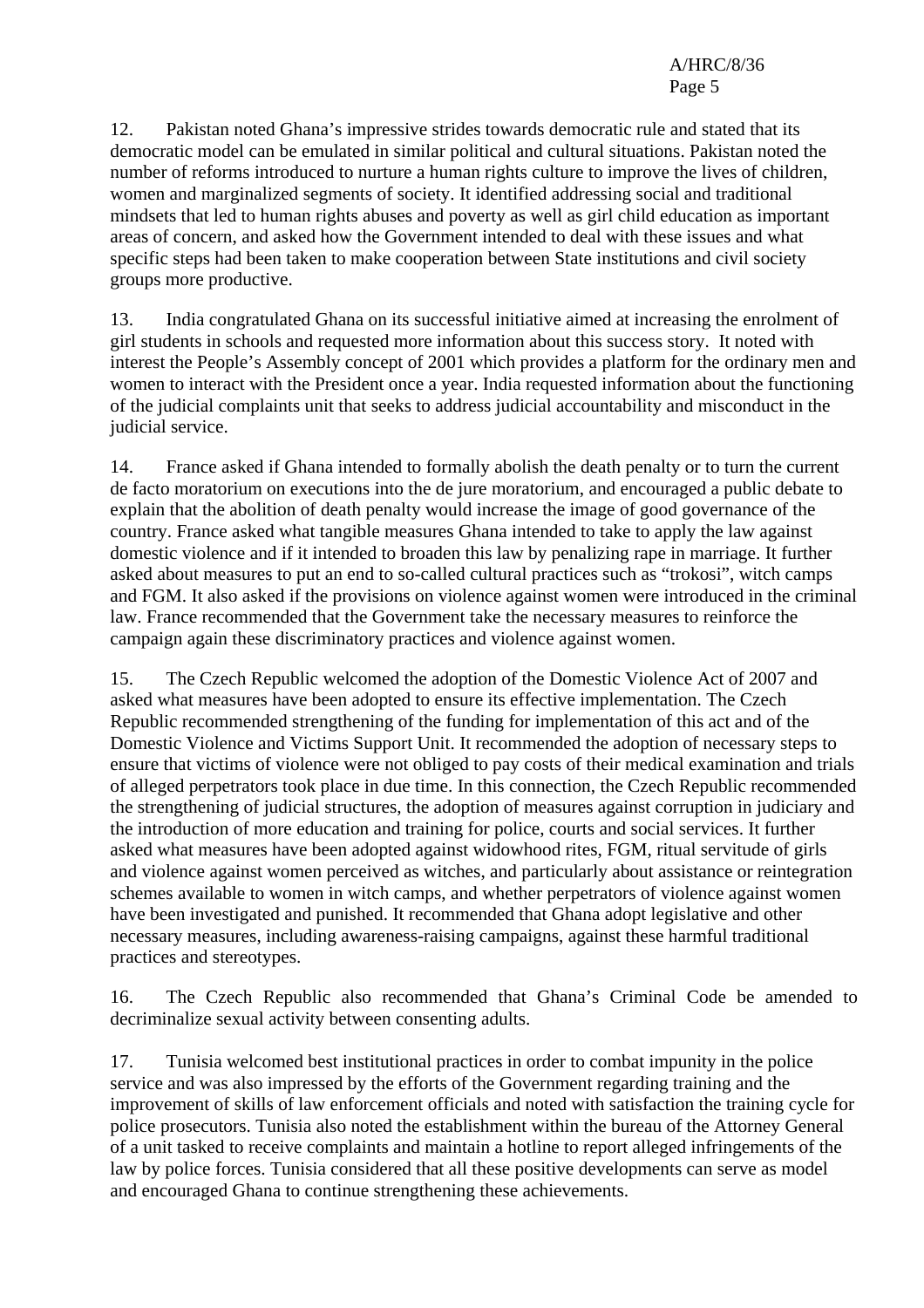18. Senegal shared Ghana's conviction that education must be central to strategies aimed at countering certain cultural practices such as FGM. It was particularly interested by the parallel system of conflict resolution that the Government has implemented, and asked how this system works and what the status is of the decisions it rendered. Senegal asked about the Livelihood Empowerment against Poverty (LEAP) programme which has an important social role and which deserved to be welcomed and encouraged, and about the timeframe set by the Government for the effective implementation of the LEAP programme.

19. Finland acknowledged the commitments to protect children and women from violence, including the Domestic Violence Act in 2007 and the establishment of the Domestic Violence Victim Support unit to investigate complaints of domestic violence and child abuse. It noted the Government's admission that domestic violence was one of the most common human rights violations and that the majority of its victims were children. Finland recommended Ghana to strengthen its efforts to fully implement the recommendations of the Committee on the Rights of the Child and to prohibit all forms of violence against children. It also recommended that Ghana take further measures to implement the overarching and setting-specific recommendations of the United Nations Study on Violence against Children.

20. Finland also recommended that Ghana abolish by law the use of corporal punishment in all settings.

21. China asked whether some of the international regional human rights instruments have had a direct impact on the functioning of the police, and whether the CHRAJ, the Ministry of Justice and the courts can invoke those conventions in investigations and judgments of cases of human rights violations. As foreign debt is a major obstacle to the realization of human rights in many countries, China wanted to know how is Ghana coping with this problem and what are the difficulties it is encountering at this stage.

22. Hungary recommended that Ghana take steps to submit its reports under the ICCPR and CAT in the near future and that Ghana consider favourably the request made in 2007 by the Special Rapporteur on right to education to visit the country. It recommended that Ghana remove impediments women may face in gaining access to justice and stated that Ghana should take special measures, in collaboration with the CHRAJ, to enhance women's awareness of their rights and legal literacy to claim their rights. It recommended that Ghana take proactive measures to ensure the equality of women in all matters related to property inheritance. It recommended that Ghana take steps to address problems related to high illiteracy rates in certain parts of the country, as well as the gender gap between boys and girls in secondary and tertiary education.

23. Romania asked what measures Ghana envisaged to prevent and combat existing societal discrimination against vulnerable groups, in particular people with disabilities and with HIV/AIDS. It asked how Ghana intended to prevent and combat situations where people take violent actions against alleged offenders or against minorities and indigenous people. It recommended that actions be taken in order to provide for effective education programmes with regard to HIV/AIDS prevention.

24. Romania recommended Ghana to continue upholding the rule of law, raising public awareness of human rights standards, and fighting against discrimination, in particular against minority groups, immigrants, and children with disabilities. It also recommended that consideration be given to revising the Criminal Code in order to repeal the provision that criminalizes the sexual activity between consenting adults.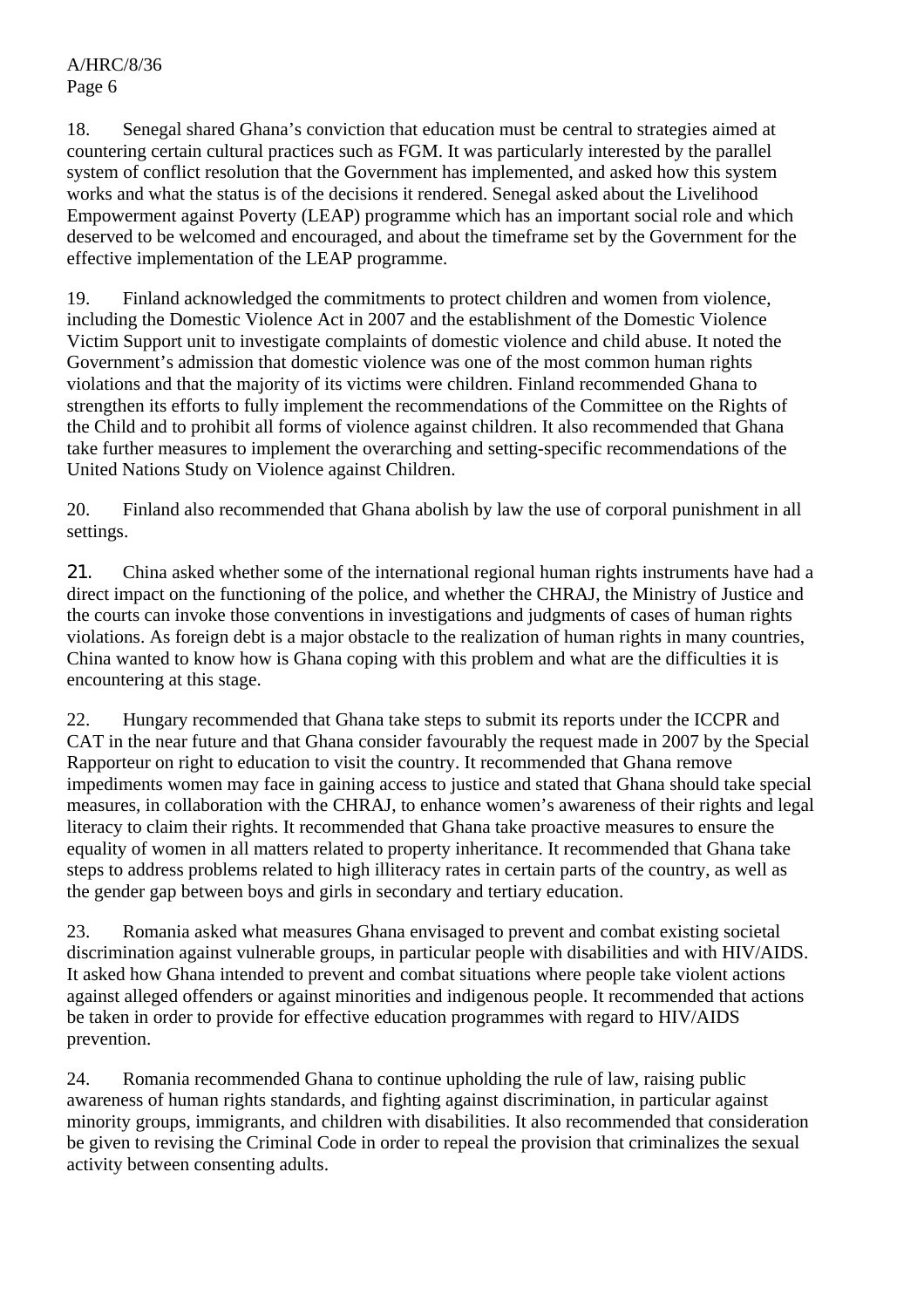25. Luxembourg stated that the drastic increase in the price of food has seriously threatened the right to food of tens of millions of persons, and asked how the Government intends to react to this situation and what measures it intends to take to address it. .

26. Mali congratulated Ghana on being the first country to have submitted to the Intra-African Assessment Mechanism, which should be an inspiration for the Human Rights Council. Mali wished to receive more information on the LEAP programme.

27. The United Kingdom of Great Britain and Northern Ireland stated that discrimination against women is demonstrated by the low participation in decision-making and governance, domestic violence, poor access to resources and harmful cultural practices. It recommended that Ghana take further steps to address discrimination against women and vulnerable groups, including children. It noted issues raised by the CHRAJ concerning cases of police brutality and mob justice, prison conditions and long imprisonment of remand prisoners. It affirmed that while there were efforts to improve police training and accountability, public confidence in the police has been affected. It warmly welcomed that Ghana has signed the OP-CAT and recommended that it ratify it as soon as possible.

28. The Democratic Republic of the Congo appreciated the considerable improvements and the work methods of police and the penitentiary administration. It encouraged Ghana to continue to combat domestic violence, which has been described as one of most widespread violations of human rights in Ghana. With regard to so-called traditional medicine, it asked for information on the results obtained at the therapeutic level as well as concerning the production of medicinal drugs. The Democratic Republic of the Congo requested information on who created witch camps, how they were organized, and if there are mechanisms for the care and treatment of persons who are victims of religious beliefs and sorcery.

29. Mexico associated itself to the acknowledgement concerning the development of institutions and standards, particularly measures concerning police services, human rights of persons with disabilities, rights of women and protection of refugees. Mexico recommended Ghana to continue to eradicate cultural practices that violated the rights of women and girls, and to ratify the Convention on the Protection of Persons with Disabilities and the Optional Protocol thereto, as well as the Optional Protocol to CAT. It asked Ghana to provide more information on the implementation of the recommendations made by the National Reconciliation Commission.

30. Mexico recommended that Ghana adopt a legal moratorium on the use of death penalty. It also recommended Ghana to ratify the Optional Protocol to the ICCPR aiming at the abolition of the death penalty.

31. In response to comments and questions put forward by various delegations, the representative of Ghana noted that the LEAP programme has been developed as a rights-based poverty reduction tool for the protection of the most vulnerable persons. The programme is a targeted one which will provide extremely poor households with a reliable and cost effective subsistence grant. It will assist the poorest 20 per cent of the extreme poor, and target orphans and vulnerable children, the aged 65 years and above, and persons with severe disabilities. A pilot programme will be implemented from 2008 until 2012 and will assist 164,370 extremely poor households. The food prices increase is gradually having an impact on the situation in the country and is expected to affect the most vulnerable areas, and the LEAP programme will be scaled up to assist 53,000 households in 66 districts as an emergency response package. Ghana did not agree that public confidence in the police has reduced. It referred to the freedom of expression, freedom of the media, and that there are 50 daily newspapers and over a hundred radio stations, while a few years ago there was only one State-owned radio station. The percentage of police to citizens has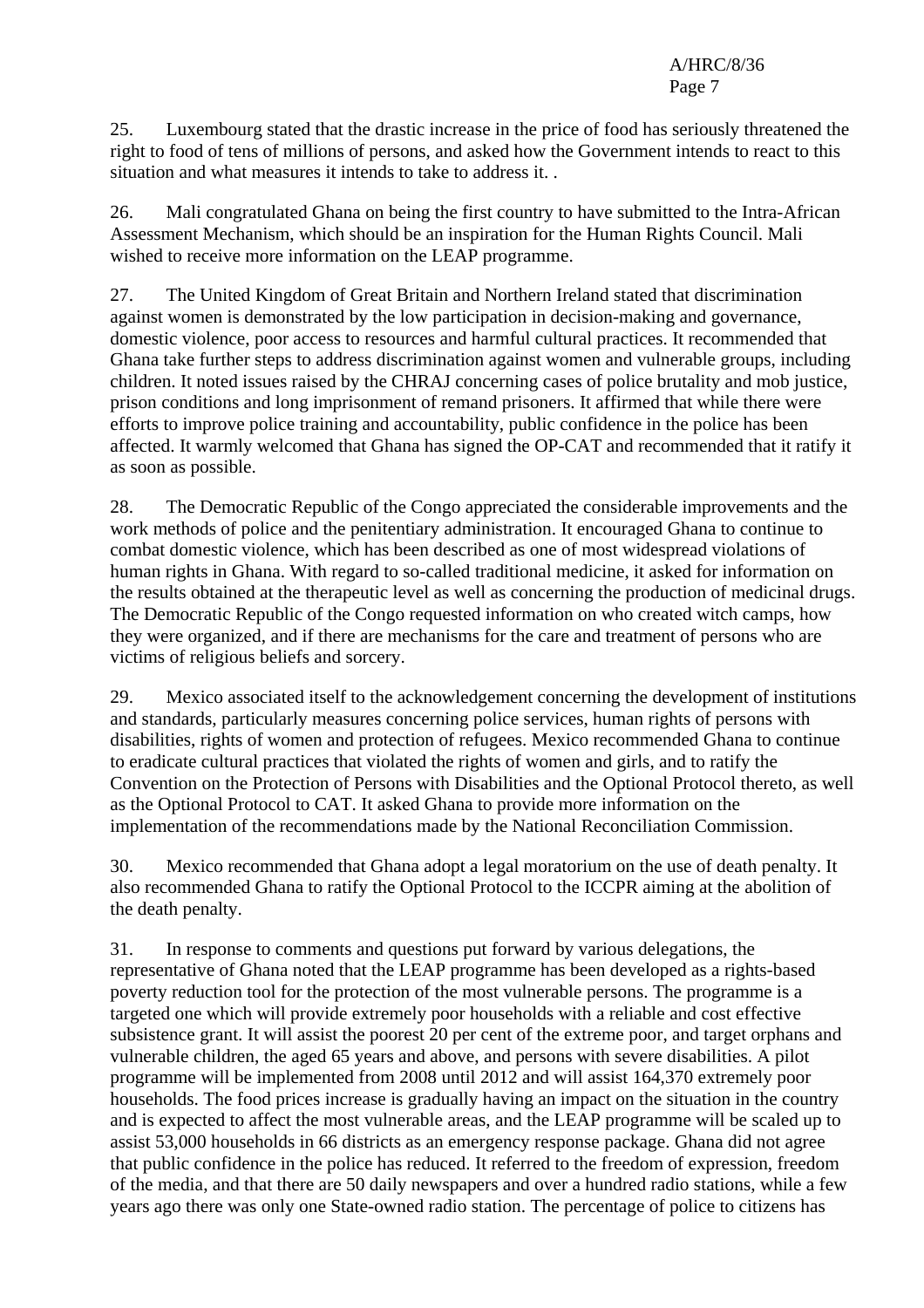improved, and there is now one official per 1,200 citizens. Prison conditions have also improved with the opening of new prisons and the allocation of a budget for the training and education for prisoners. Concerning the offence of marital rape, it was omitted by the Parliament, but some prosecutors argue there are provisions which enable to bring a charge of marital rape, while this has not yet been tested in court. Regarding questions on girl-child education, Ghana has mounted a strong advocacy campaign to make sure that girls enroll and stay in school. The improvements are also due to food rations, with not only food in school but also to bring home, so it is in the interest of the whole family that the child goes to school. With regard to the gender imbalance between secondary and tertiary education, these are historical issues and there are improvements. The aggregate entry level is adjusted favorably for girls, for example in engineering. Concerning the People's Assembly concept, the President meets the people once a year and anybody can ask a question. Afterwards, Ministers hold meetings at the district level and in regional capitals. Ministers also meet with the press every Tuesday. The death penalty is enshrined in Ghana's Constitution in article 3B, which is an entrenched clause requiring amendment by referendum and a six-month process. In this regard, Ghana noted that no death penalty has been carried out since 1993. After the elections in 2008, the Government intends to review the Constitution and this issue will be raised again. With regard to cultural practices related to "witch camps", these camps are self protective areas developed by communities, where some people give refuge to others who have been accused of been witches. The Government is supporting measures to address these issues. In response to a question on the funding of its various programmes, Ghana noted that due to good governance, fight against corruption and stabilization of the economy, the country has more funds which are being allocated better.

32. The Netherlands welcomed the open environment in which human rights issues can be discussed in Ghana and in which is the result of increasing transparency in Ghana's policies and free press and active civil society involvement. It asked if the Government has other ways of increasing the number of women in the Parliament and their participation in the Government after the elections in December 2008. It recommended that the Government reach out to the general public by informing the population of their rights and how to gain access to justice. While commending the signature of the OP-CAT in 2006, the Netherlands recommended that Ghana ratify the protocol at its earliest convenience.

33. Azerbaijan commended Ghana on the creation of CHRAJ which has the authority to consider and investigate individual complaints relating to the violation of human rights, and noted the importance of the Commission's role, as emphasized by the treaty bodies. It noted several positive developments, including measures taken to ensure the rights of various vulnerable groups and to investigate human rights violations. Azerbaijan asked to elaborate further on the effectiveness of the Domestic Violence and Victim Support Unit in improving the situation on the ground, and how Ghana intended to strengthen the Ministry of Women and Children's Affairs and implement CEDAW recommendations.

34. Malaysia commended Ghana for its candid recognition of problem of child labour and other challenges in the field of human rights and applauded Ghana for its efforts to overcome them. It was impressed by Ghana's investment in enhancing education for children involved in child labour. Malaysia wished to receive more information about how the children have been rescued from child labour and have been reintegrated into national educational system.

35. Cuba acknowledged the efforts of Ghana to develop various programmes and promote and protect human rights for most vulnerable groups. It underscored development of programmes to fight against poverty, domestic violence, and elimination of worst forms of child labour. Cuba emphasized that, as developing country, Ghana needs cooperation and international solidarity in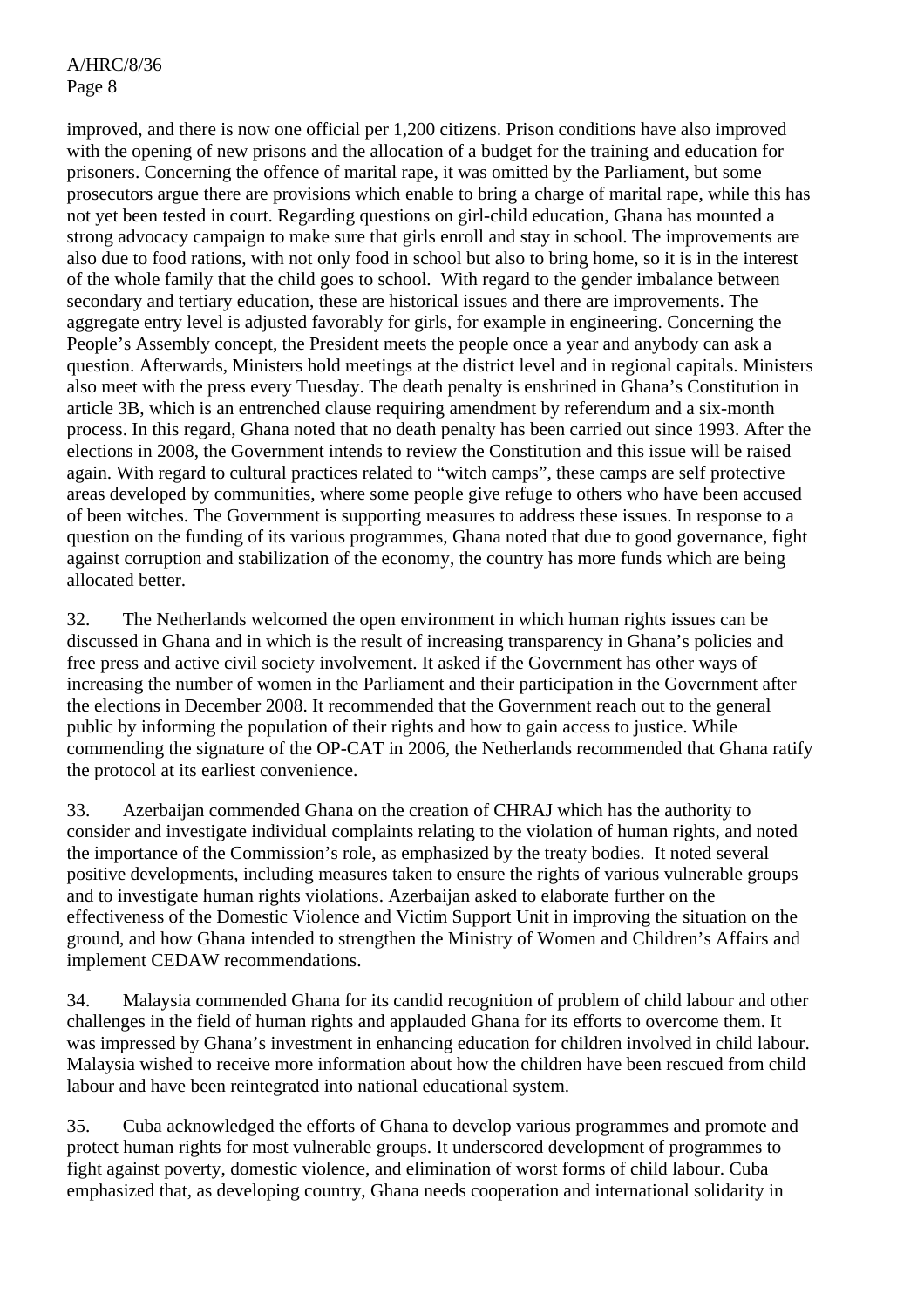order to strengthen its efforts and welcomed the cooperation carry on with Cuba in the field of health. Finally Cuba recommended continuing improving economic, social and cultural rights.

36. The Russian Federation noted with satisfaction the establishment of the independent CHRAJ and requested information on the powers of this body and which cases of human rights violation it deals with most often. It wanted to know whether the Media Commission, tasked with defending freedom of speech, deals with individual complaints from citizens. It also asked what information work is being done on the negative nature of forced labour and what the results are.

37. Canada recommended a concerted effort to introduce measures to eliminate or modify customs and harmful traditional practices that discriminate against women. It also recommended a concerted effort to eliminate FGM, to put an end to harmful widowhood rites and implement protective measures for this group in relation to eviction and inheritance and to halt the practice of "trokosi". Canada encouraged Ghana to take further action to eliminate corruption.

38. Canada also recommended Ghana to pass the Freedom of Information Bill and requested further information regarding its intentions in this regard. It further recommended that Ghana remove the death penalty from its legislation and become a party to the Second Optional Protocol to ICCPR aiming at abolishing the death penalty.

39. Philippines highlighted the President's Special Initiative on Education for Prisoners as an exemplary programme that other developing countries can learn from. It was encouraged by Ghana's efforts to combat child labour and promote livelihood and health care for its citizens, as well as its awareness of the need to address the issue of adequate and affordable housing. Philippines observed a positive trend that no executions have occurred since 1993 and that the President commuted a number of death sentences in 2007. It strongly supported Ghana's pledge to continue to strengthen policies for the advancement of women, eliminate laws that discriminate against women, and promote the rights of the child.

40. Italy recommended that Ghana effectively implement the Domestic Violence Act and improve the functioning of the Domestic Violence and Victim Support Units within the Police Service. It joined CRC in recommending Ghana to undertake measures to prevent child abuse and neglect and investigate cases of domestic violence ensuring that sanctions can be applied to perpetrators.

41. Italy also acknowledged with satisfaction the fifteen-year de facto moratorium on executions and recommended the adoption of a legal moratorium on the use of the death penalty with a view to abolishing capital punishment in Ghana's national legislation.

42. Burkina Faso stated initiatives in promoting for example jobs for young people and countering poverty. It welcomed the establishment of a constructive approach related to cooperation between the State, the national institution and civil society actors. Despite objective constraints on the ground, rights of women and children situation enjoyed harmonious and legal protection. It urged Ghana to pursue its efforts for continuous improvement of human rights in the country as the best guarantee of stability in the State.

43. South Africa commended Ghana for its Constitutional democracy and in particular its CHRAJ and the Government's leadership role in the African continent. It further requested information on the use of traditional medicine in its health administration, including the successes and challenges of programme in place; information on how the Government translated Constitutional Guarantee for basic education, in the context of the Capitation Grant Scheme and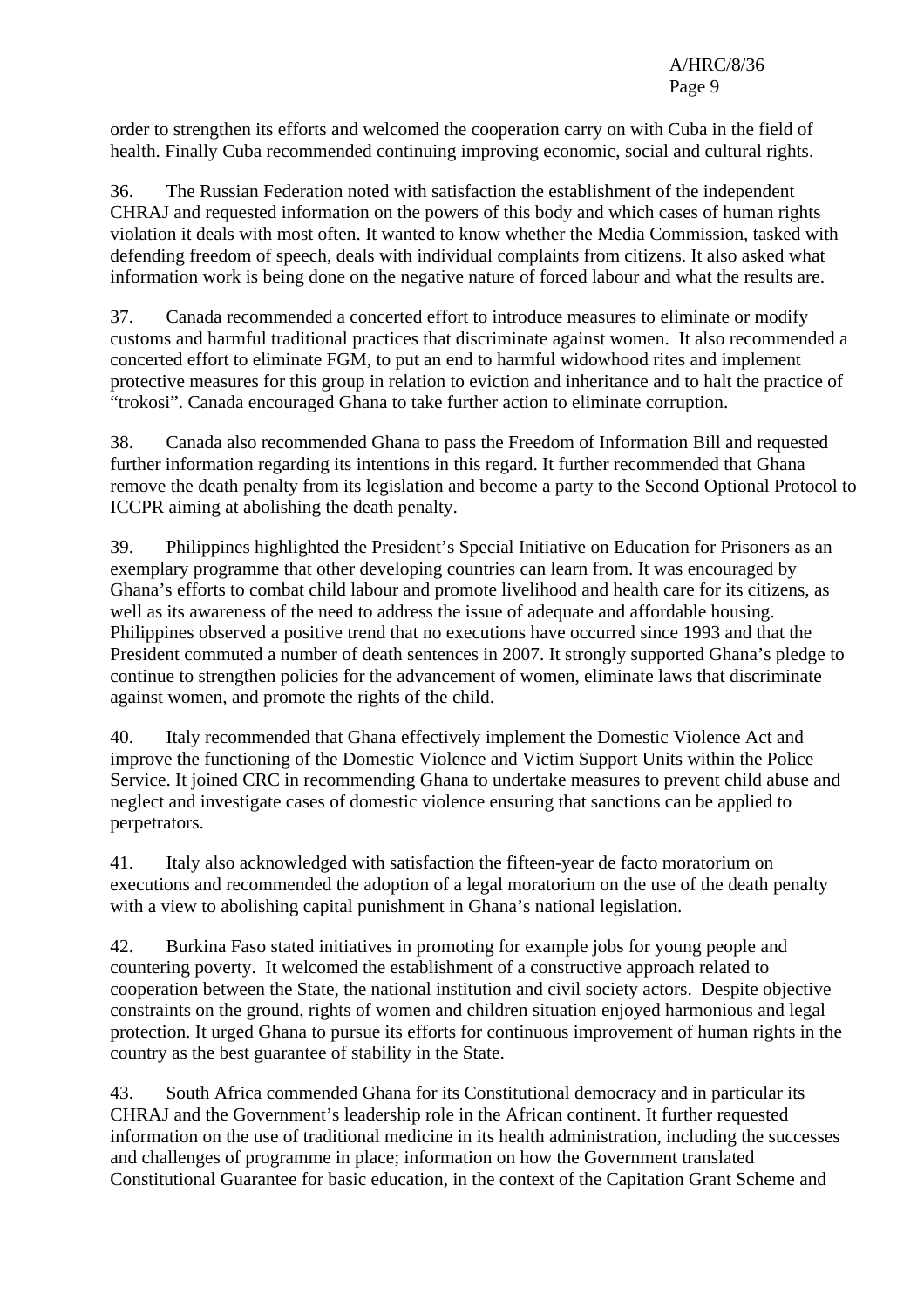programmes in place to address the challenge of the right of access to water and sanitation in Ghana.

44. Turkey asked whether Ghana envisages preparing a general national human rights action plan. It further asked about initiatives to educate and engage traditional and religious leaders in the elimination of customs and practices particularly harmful to girl children and women, as well as about initiatives to prohibit corporal punishment of children in all settings, including the family and school environment. It appreciated the work of the CHRAJ, but referred to reports suggesting that the Commission is suffering from the lack of adequate financial resources and asked about plans aimed at addressing this problem.

45. Switzerland recommended that Ghana share its experiences regarding the African Peer Review Mechanism and National Reconciliation Mechanism which can constitute best practices. It also recommended Ghana to enhance efforts to protect rights of women and children as some cultural and traditional practices constitute a violation of human rights. It shared the view of the Ghanaian Commission that police brutality is increasing as well as street justice, perhaps driven by slow justice system, and recommended to combat and sanction police brutalities and reform the judicial system.

46. Switzerland also recommended the adoption of a moratorium leading to the abolition of the death penalty.

47. Germany referred to the OHCHR compilation and the stakeholders report which state that trafficking in persons, in particular child trafficking remains a serious concern. Germany asked how the implementation of the Human Trafficking Act can be improved to better address this issue. By referring to the Stakeholder report and the effects by large-scale mining operations, it asked for an elaboration on the adverse consequences such as forced evictions, loss of access to safe drinking water or access to farm land. It also asked what measures is Ghana prepared to take to protect the rights of those affected by large scale mining.

48. The United States of America asked what steps Ghana is taking to ensure that the upcoming elections in December 2008 will also be free and fair and allow for a smooth and peaceful postelection transition. Noting that in 2007 Ghana amended the Criminal Code to criminalize the practice of FGM and passed legislation on domestic violence it asked about measures taken to ensure the enforcement of these laws. It also asked about recent steps to adhere to Ghana's international obligations concerning refugees and to ensure progress towards durable solutions for the remaining Liberian refugees in Ghana.

49. Slovenia asked and recommended Ghana to effectively implement measures to harmonise norms of citizenship for foreign spouses to bring these norms in line with the CEDAW in the shortest time possible. It recommended Ghana to systematically and continuously integrate gender perspective in the follow-up process to the review. It asked and recommended Ghana to establish and implement concrete measures in conformity with CEDAW to modify and eliminate customs and cultural and harmful traditional practices that discriminate against women.

50. Slovenia also asked and recommended Ghana to effectively implement measures aimed at eliminating polygamy and bring the norms in line with the CEDAW in the shortest time possible, and that Ghana's Criminal Code be amended to decriminalise sexual activity between consenting adults.

51. In reply to some questions, Ghana noted that the CHRAJ combines three institutions: an Ombudsperson institution, a national human rights institution, and an anti-corruption agency for the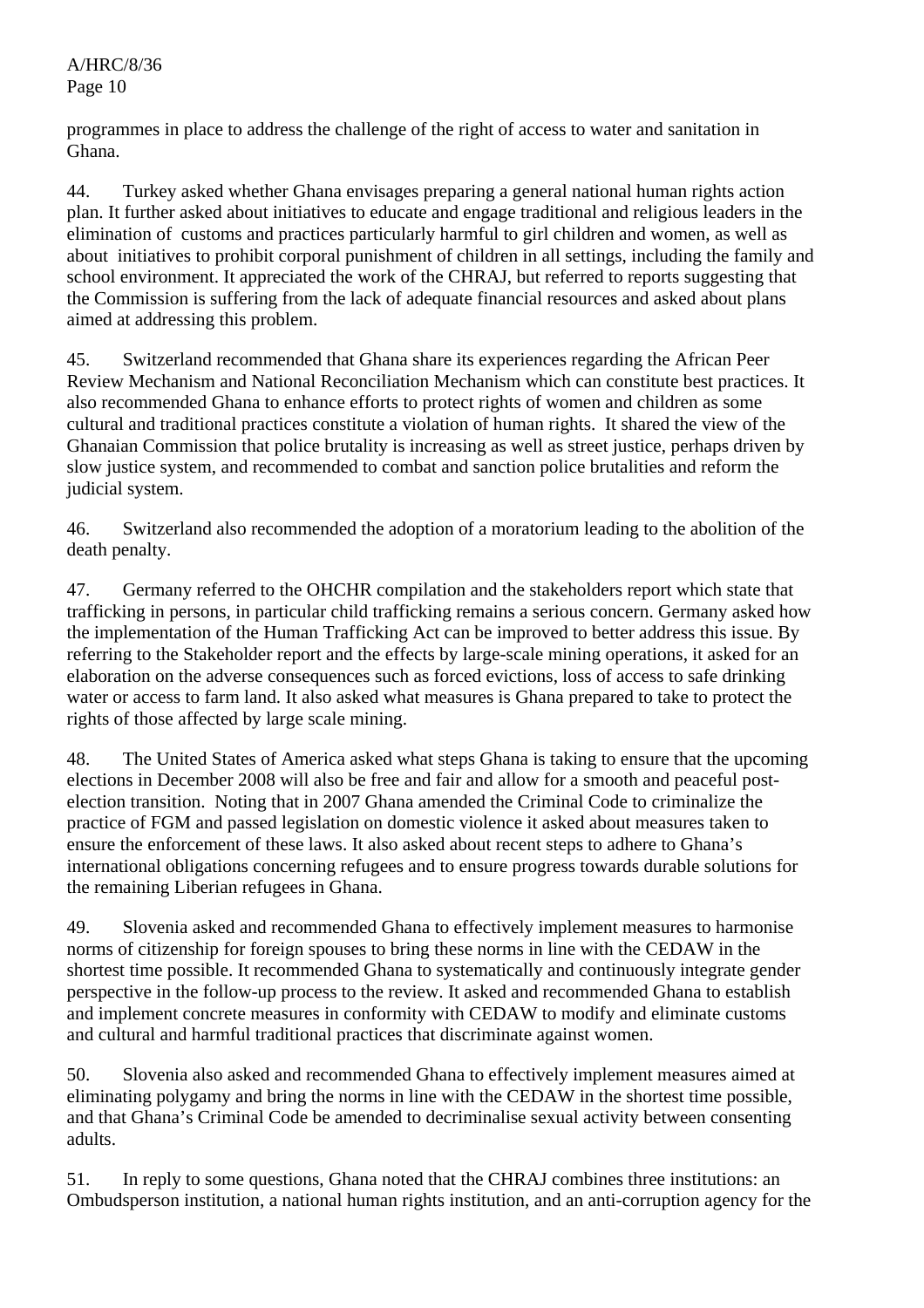public sector. Due to its constitutional independence from the Government, the Commission can check on abuse and corruption in public office. Apart from dealing with individuals complaints, the Commission also has powers to undertake systematic investigations. The Commission is currently conducting a systematic investigation into the rights of persons living in mining activities areas, and will address comprehensively the issues involved. The Commission has also a mandate to inspect police cells, prisons and detention centers, and to monitor human rights by reporting annually on the human rights situation in Ghana, in collaboration with the civil society and other governmental agencies. With regard to the participation of women in political parties, Ghana noted that the Constitution seems to suggest that measures should be left to political parties to have an internal organization in accordance with democratic principles. Ghana also noted that the Media Commission does not only guarantee the rights of the media, but protects individuals as well. There is a mediation process, and individuals have a right to a rejoinder, without prejudice to the right to go to court for defamation. The representative noted that many rely on this and are content once a rejoinder is published. Concerning the right of information, Ghana stated that a Right of Information Bill has been prepared and consultations are ongoing with civil society. Regarding traditional medicine which is part of Ghana's history and culture, the Government is seeking to modernize it with the collaboration of research institutions and universities. Concerning elections to be organized in December 2008, the Government assured it would take no step to frustrate their general outcome. Ghana does not have a sitting President wanting to extend his term or anyone wanting to interfere in any way. The funds that are needed by the Independent Electoral Commission have been provided, as have the funds required by the National Council for Civic Education, which educated the citizens on their rights and the proper conduct of elections. With regard to the question of Liberian refugees, Ghana referred to a process of consultations with the Government of Liberia. The persons who started to question their refugee status wanted Ghana to transport them to a third country, which Ghana does not have the power to do. When starting the process of bringing back persons to Liberia, Ghana found that some persons had not registered as refugees and were illegal immigrants. Twenty-two of them took the matter to court and lost a case in the High Court. Ghana noted that if these persons wish to stay it will not bother them if they have refugee status.

52. Algeria noted that the introduction of the child school feeding programme and the establishment of the Domestic Violence and Victim Support Unit were examples of best practice. Algeria recommended the international community to provide to Ghana full technical and financial support as called upon by the treaty bodies as a way of improving the national machinery for the advancement of women. With reference to the NEPAD School Feeding programme, Algeria recommended that Ghana continue to give increased attention to the gender gap between boys and girls in the advancement at all levels of education.

53. Portugal noted measures such as "livelihood Empowerment programme against poverty" and the public school "Capitation Grant" and "School Feeding Programme" and asked for more information on the statistics on the real impact that these programs in reducing extreme poverty and enhancing access to education. It recommended Ghana to allocate more resources, including through multilateral cooperation, to enhance the implementation of its respective laws, combating impunity, and to raise human rights and rule of law awareness where needed.

54. Portugal also welcomed the fact that the last death sentence was executed in 1993 and recommended the Government to take next step of abolishing the death penalty in its national legislation.

55. Ireland noted positive initiatives such as the creation of the Ministry of Women and Children's Affairs at the Cabinet level, the adoption of the Domestic Violence Act 2007 and the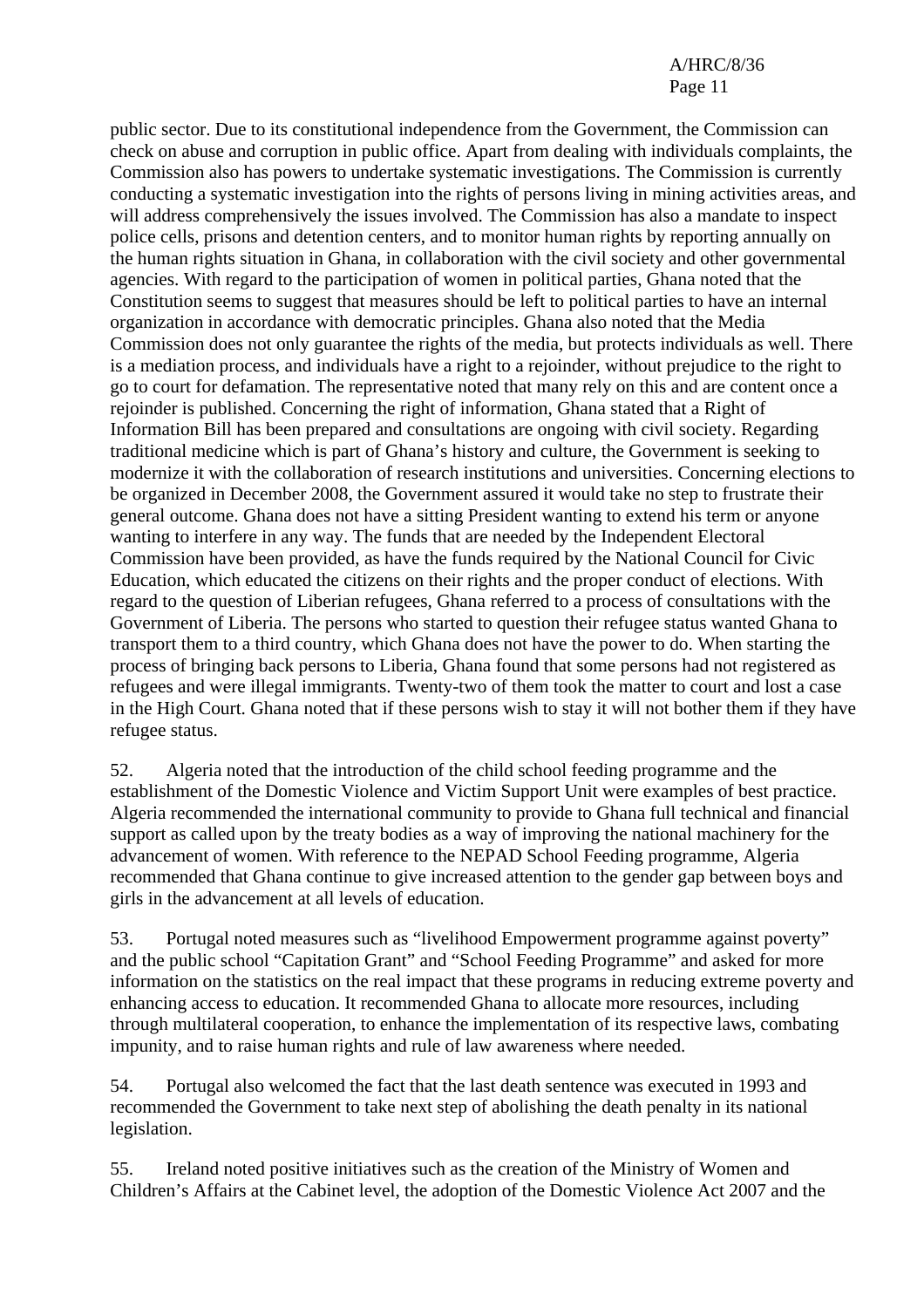establishment of a Domestic Violence Victim Support Unit within the police service of Ghana. However, it noted with concern that violence against women remained a problem including the persistence of FGM and other traditions. Ireland recommended that legislative measures on FGM be strengthened and that specific measures be taken to ensure that the prohibition has the desired effect on the ground. Ireland also recommended that Ghana expand coverage and access to services that prevent the transmission of HIV from mother to child.

56. Austria recommended Ghana to further strengthen the capacities of the CHRAJ by increasing its funding and resources which could also help to improve the attractiveness of conditions of services there. It asked how the Domestic Violence Act and the Domestic Violence Victim Support Unit can be used to tackle the problem of impunity of perpetrators of violence against women and children. It recommended that Ghana adopts concrete grassroots programmes to sensitise communities, in particular traditional chiefs, and spread them into all communities in Ghana to abolish cultural practices, which violate the human rights, life and dignity of women and young girls. Austria recommended Ghana to expand the legal aid services, in particular in rural areas, and to adopt further measures to fight against corruption in the public sector.

57. Brazil noted that communities living in the vicinity of mining projects in Ghana face major problems in having access to safe drinking water and were exposed to cyanide spills. It is known that diversion of rivers and building of dams as a result of large scale mining activities threatens access to water and asked what steps have been taken to void those negative aspects and promote access to drinking water to those populations. Brazil recommended Ghana to include a gender perspective and a rights based approach in the implementation of its Rent Act with the goal of overcoming gender based inequalities.

58. Zambia noted the achievements made in the police service especially training of over 100 police prosecutors and the training programmes for officers serving with the Domestic Violence and Victim Support Unit. It commended the establishment in the Attorney-General's office of a complaints unit with a hotline where abuses or alleged abuses of fundamental human rights and freedoms by police may be reported and that the service is being utilized. It congratulated Ghana on efforts to stop child labour and the pilot programme by the Ministry of Manpower on children working in cocoa producing areas. It asked Ghana to elaborate more on what is involved in Parental Support.

59. Republic of Guinea commended the socio economic progress which provides a definitive guarantee of its successfulness in overcoming poverty and social inequalities. It congratulated Ghana for this progress which constitutes a good example for the entire West African sub region. As to the point concerning best institutional practices, it wished to receive more detailed information on how to cooperate with justice and the police in combating interfamilial violence and deal with victim assistance.

60. The Republic of Korea noted the creation of the Women's Development Fund in 2002 to improve women's access to micro-credit facilities and the National Policy Guidelines on Orphans and other Children made vulnerable by HIV/AIDS. Korea asked if Ghana could elaborate on measures taken to prevent child labour, exploitation and abuse since these remained a concern of the international community. It encouraged Ghana to intensify its efforts to guarantee its people of the right to food and all other human rights.

61. Chile noted measures to eradicate violence against women, including the establishment of the Domestic Violence Victims Support Unit, and asked for more details on the real impact of this body's work. It wished to obtain more information on implementation of measures to combat FGM and more details about the promotion of women's involvement in national, political and economic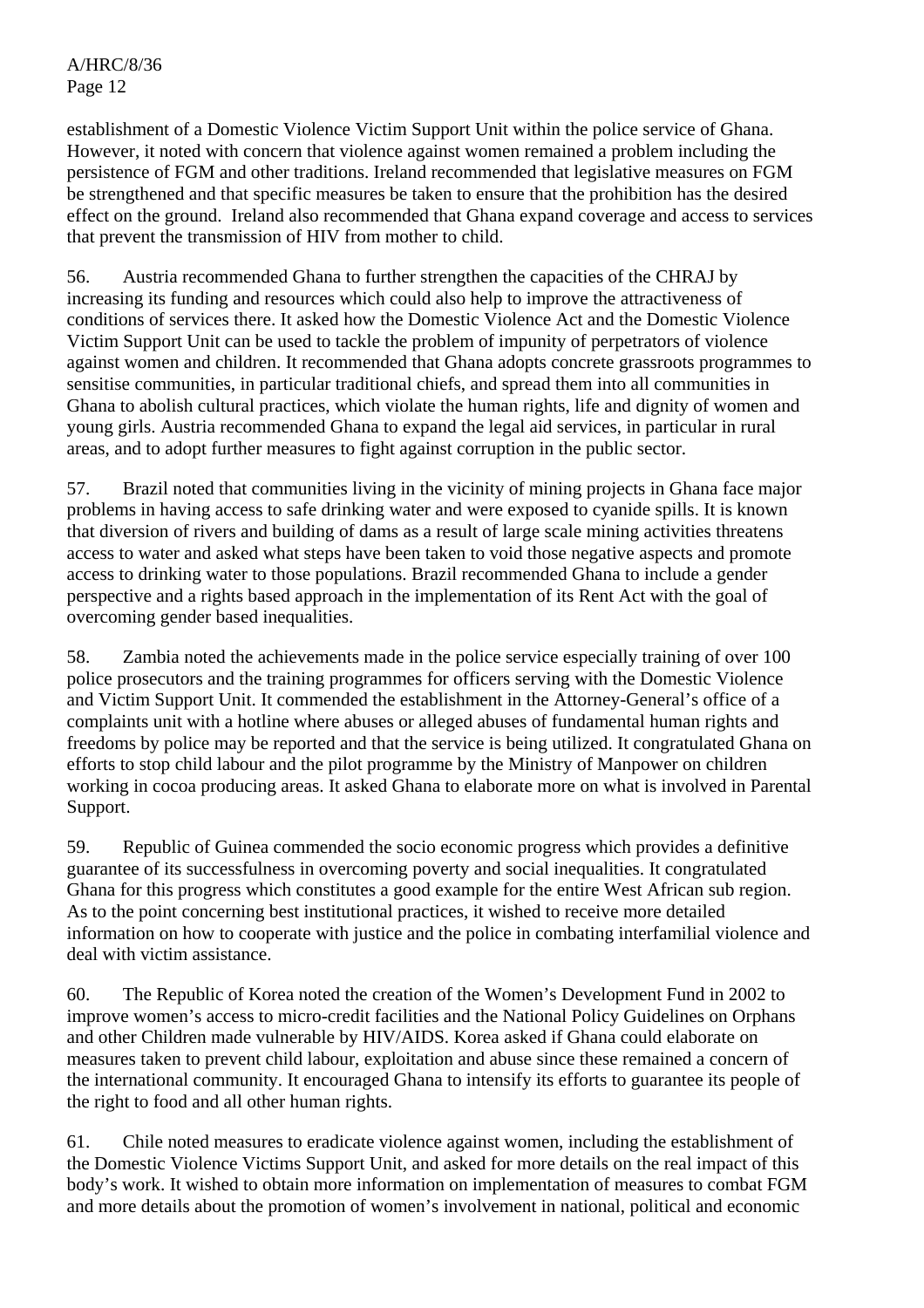life. As to the programme to improve the means of assistance in order to combating poverty, Chile asked if the beneficiaries will benefit from a medium or long term follow up of this programme.

62. Bosnia and Herzegovina recognized the political commitment by Ghana to promote and protect human rights, in particular through the ratification of international human rights instruments. It requested more information on the best practices, experiences and achievements of the CHRAJ through its reporting to Parliament. It referred to concerns expressed by the CRC on the number of children orphaned by HIV/AIDS and that the number of orphanages was increasing, and requested additional information on the measures taken by the CHRAJ to adequately respond to this situation.

63. The United Republic of Tanzania noted that Ghana was the first country to accede to the African Peer Review Mechanism (APRM). It noted that FGM has been criminalized under Ghanaian law and that practitioners have developed new strategies including going beyond the borders of Ghana to perform this dehumanizing act. It asked what measures are being envisaged to address the problem which has taken a regional dimension, and what kind of policy actions the Government contemplate as it seems laws alone cannot solve the problem. It also asked if Ghana could pronounce whether it will be the first country in Africa to achieve the Millennium Development Goals by 2015.

64. Cote d'Ivoire stated that modern Ghana is an example of participatory democracy, and pioneer undergoing African Peer Review Mechanism. Ghana is a haven of peace and stability and has undertaken significant reforms including economic, social and cultural rights. It asked how the Government intends to reconcile his increasing openness to freedoms with cultural traditions that are resistant and part of their identity.

65. Morocco welcomed steps taken to promote democracy and good governance and also to ensure truth in regard to past actions by the Government. It asked whether the decentralisation undertaken by the Government has also been implied in management of human rights. It noted efforts made in promotion and protection of children's and women's rights, especially with regard to promoting the rights to education. Morocco asked for more information about the Ghanaian national plan and programme on education of children.

66. The Syrian Arab Republic noted Ghana's achievements in the field of women's empowerment, reduction of the poverty level, health care, workers' protection and children's education. It noted that Ghana did acknowledge the existence of many challenges, like foreign debt, inadequate resources and disaster management as well as violence against women despite the enactment of the Domestic Violence Act in 2007. In the light of paragraph 65 of the national report it asked about legal and other measures taken to address the high rate of violence against children, mob justice and the issue of "cultural secrecy" associated with the victims' unwillingness to disclose their traumas and agonies.

67. In responding to questions, Ghana stressed that the judiciary is independent, that it is not the entire system that is corrupt, and that the judiciary is taking steps to tackle the issue. Two judges and a court registrar were being tried by a judicial complaints unit. Judicial reform makes the judiciary more independent and more efficient, including with new recording methods. Saturday courts have been introduced to address the backlog of cases. Ghana is working on addressing the corruption in the public sector. With regard to the right to housing, the Rent Act is being amended and some of the concerns raised will be addressed. On issues of child labour, the nature of the support provided by the Government includes counseling, financial support and education. The Minister of Education, the Attorney-General and the Minister of Justice attending the UPR review reflect Ghana's twin approach to human rights: education and law enforcement. Ghana will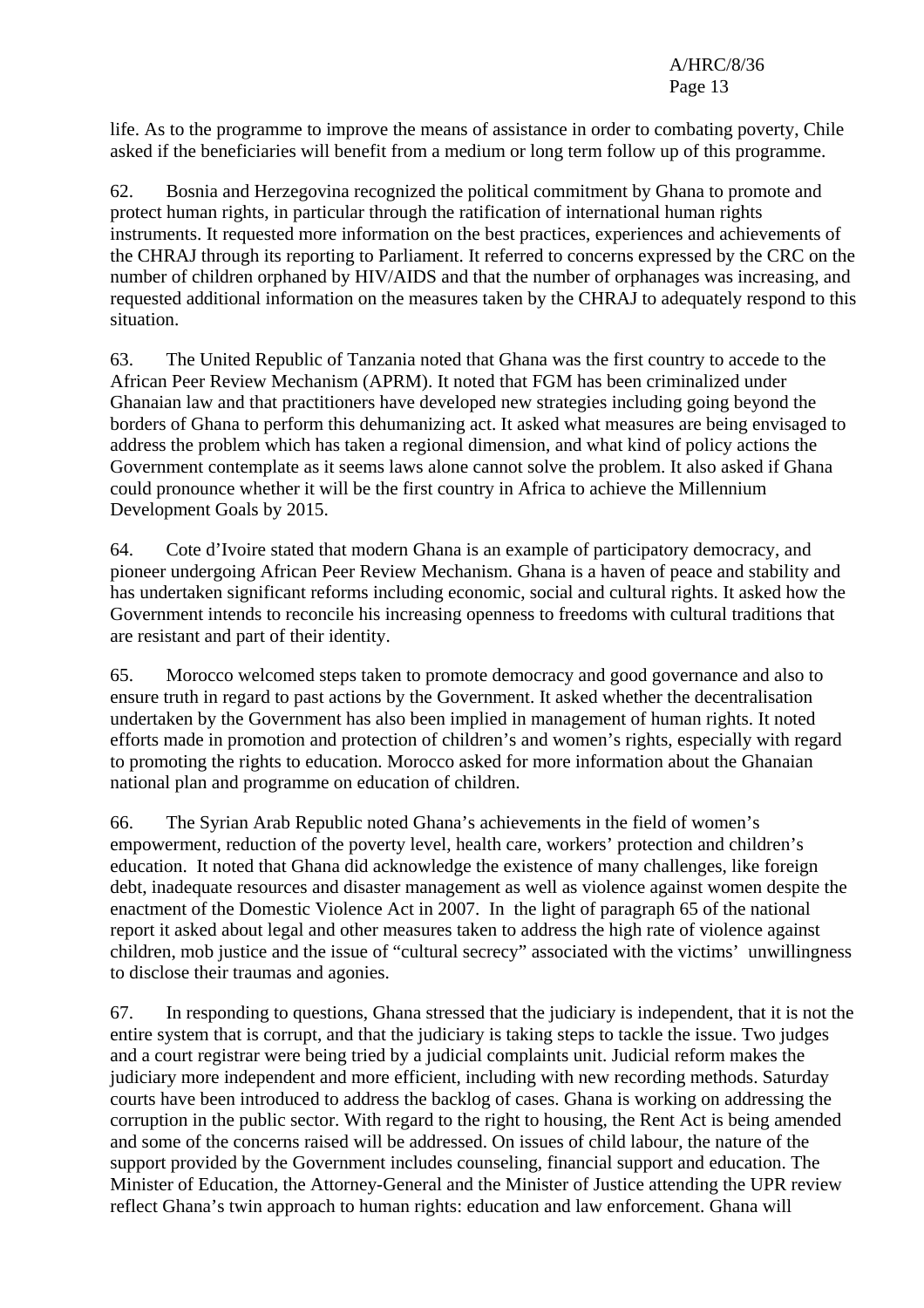continue to educate and at the same time do law enforcement and pass regular laws, which need to be backed by policy programmes with sufficient budgetary allocations. As a developing country, Ghana faces constraints arising out of the price of oil and the price of food. As the economy improves Ghana can distribute increased resources. It noted that a Property Rights for Spouses Bill is being drafted by the Attorney-General's office in collaboration with stakeholders. Ghana has also introduced gender responsive budgeting and is mainstreaming gender within the entire process of governance.

## **II. CONCLUSIONS AND/OR RECOMMENDATIONS**

- **68. In the course of the discussion, the following recommendations were made to Ghana:** 
	- **1. To take the necessary measures in order to reinforce the campaign against discriminatory practices and violence against women (France); to strengthen its efforts in protecting women's rights (Switzerland) and to take further steps to address discrimination against women and vulnerable groups, including children (United Kingdom); to take proactive measures to ensure the equality of women in all matters related to property inheritance (Hungary) and call for the international community to provide full technical and financial support as a way of improving the national machinery for the advancement of women (Algeria);**
	- **2. To strengthen the funding for implementation (Czech Republic) and to effectively implement the 2007 Domestic Violence Act and strengthen the funding and improve the functioning of the Domestic Violence and Victim Support Units within the Police Service (Italy);**
	- **3. To adopt necessary steps to ensure that victims of violence are not obliged to pay costs of their medical examination and that trials of alleged perpetrators take place in due time to avoid their release in accordance with Art. 14 (4) of the Constitution, which may amount to impunity of perpetrators (Czech Republic);**
	- **4. To further strengthen judicial structures, adopt measures against corruption in the judiciary and introduce more education and training for police, courts and social services to ensure their effective and appropriate reaction to all cases of domestic as well as other kinds of violence against women (Czech Republic); to complete the reform of the judicial system (Switzerland);**
	- **5. To adopt legislative and other necessary measures including awareness-raising campaigns against harmful traditional practices and stereotypes (Czech Republic); to continue to eradicate cultural practices that violated the rights of women and girls (Mexico); to introduce measures to eliminate or modify customs and harmful traditional practices that discriminate against women, eliminate FGM, put an end to harmful widowhood rites and implement protective measures for this group in relation to eviction and inheritance, and halt the practice of trokosi (Canada); to establish and implement concrete measures in conformity with CEDAW to modify and eliminate customs and cultural and harmful traditional practices that discriminate against women (Slovenia); to take necessary measures to ensure that the prohibition of FGM has the desired effect on the ground (Ireland); to adopt concrete grassroots**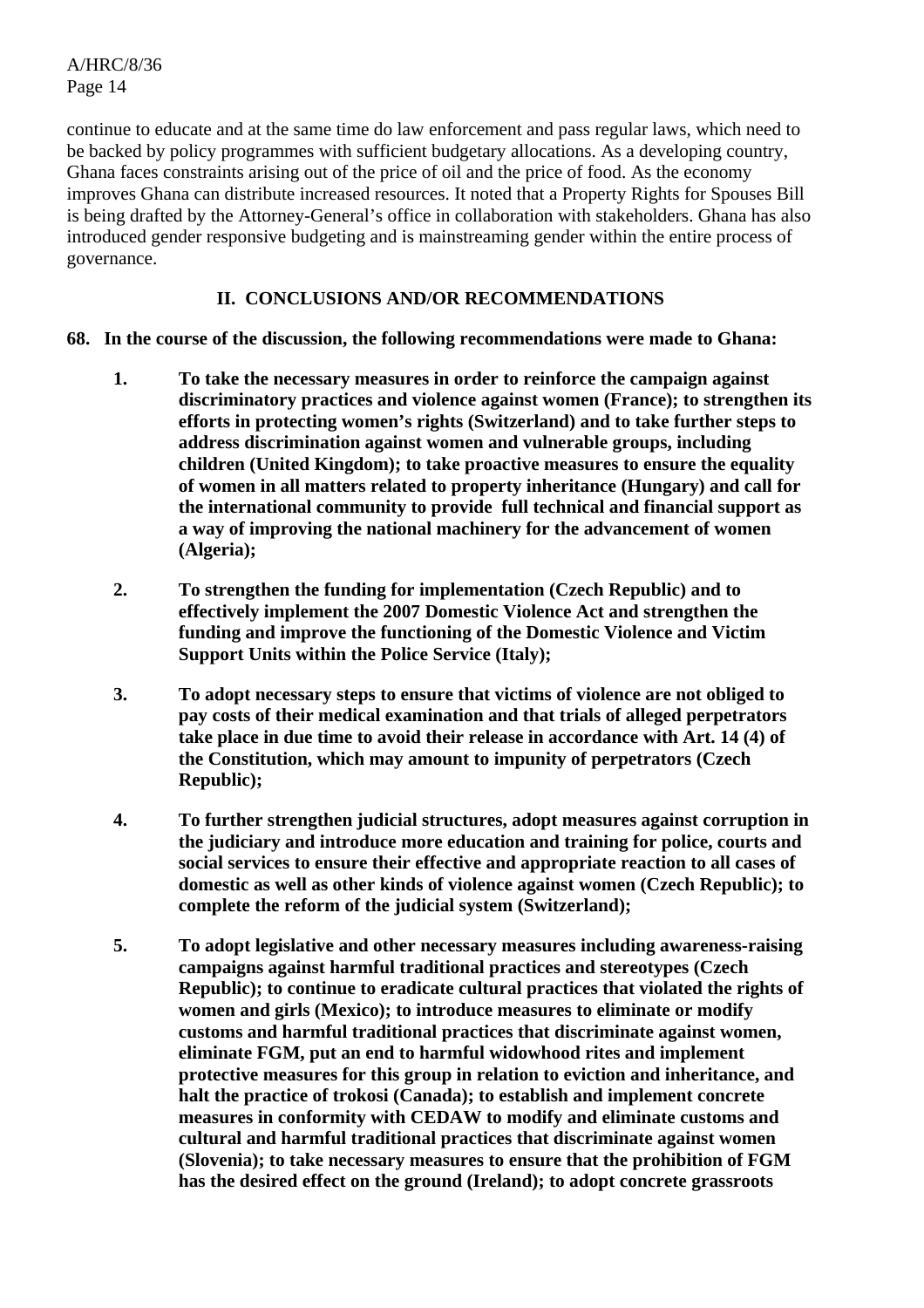**programmes to sensitize communities to abolish cultural practices which violate the human rights, life and dignity of women and young girls (Austria);** 

- **6. To strengthen its efforts to fully implement the recommendations adopted by the CRC and to prohibit all forms of violence against children (Finland); to take further measures to implement the overarching and setting-specific recommendations of the UN Study on violence against children (Finland); to take the necessary measures to prevent child abuse and neglect and investigate cases of domestic violence, ensuring that sanctions be applied to perpetrators (Italy); and to enhance its efforts in protecting children rights (Switzerland);**
- **7. To take steps to ensure that the initial and second reports (overdue since 2001) on the implementation of measures contained in the ICCPR, as well as in the CAT are submitted in the near future (Hungary);**
- **8. To consider favourably the request of the Special Rapporteur on the right to education and to allow the SR to visit the country (Hungary);**
- **9. To remove impediments women may face in gaining access to justice and take special measures, in collaboration with the CHRAJ, to enhance women's awareness of their rights, and legal literacy to claim their rights (Hungary); to inform the general public on their rights and how to gain access to justice (The Netherlands); and to expand the legal aid services, in particular to rural areas (Austria);**
- **10. To take steps to address problems related to high illiteracy rates in certain parts of the country, as well as the gender gap between boys and girls in secondary and tertiary education (Hungary); and to continue to give increased attention to the gender gap between girls and boys in their advancement at all levels of education (Algeria);**
- **11. To take action in order to provide for effective education programmes with regard to HIV/AIDS prevention (Romania) and to expand coverage and access to services that prevent transmission of HIV from mother to child (Ireland);**
- **12. To ratify the Convention on the Protection of Persons with Disabilities (Mexico);**
- **13. To ratify the Optional Protocol on the Convention Against Torture (OP-CAT) (Mexico) and to do so as soon as possible (United Kingdom, Netherlands);**
- **14. To continue improving economic, social and cultural rights (Cuba);**
- **15. To take further action to combat corruption (Canada), especially in the public sector (Austria);**
- **16. To share its experiences, inter alia, regarding the African Peer Review Mechanism and the National Reconciliation Commission (Switzerland);**
- **17. To intensify necessary measures to combat and sanction police brutalities (Switzerland);**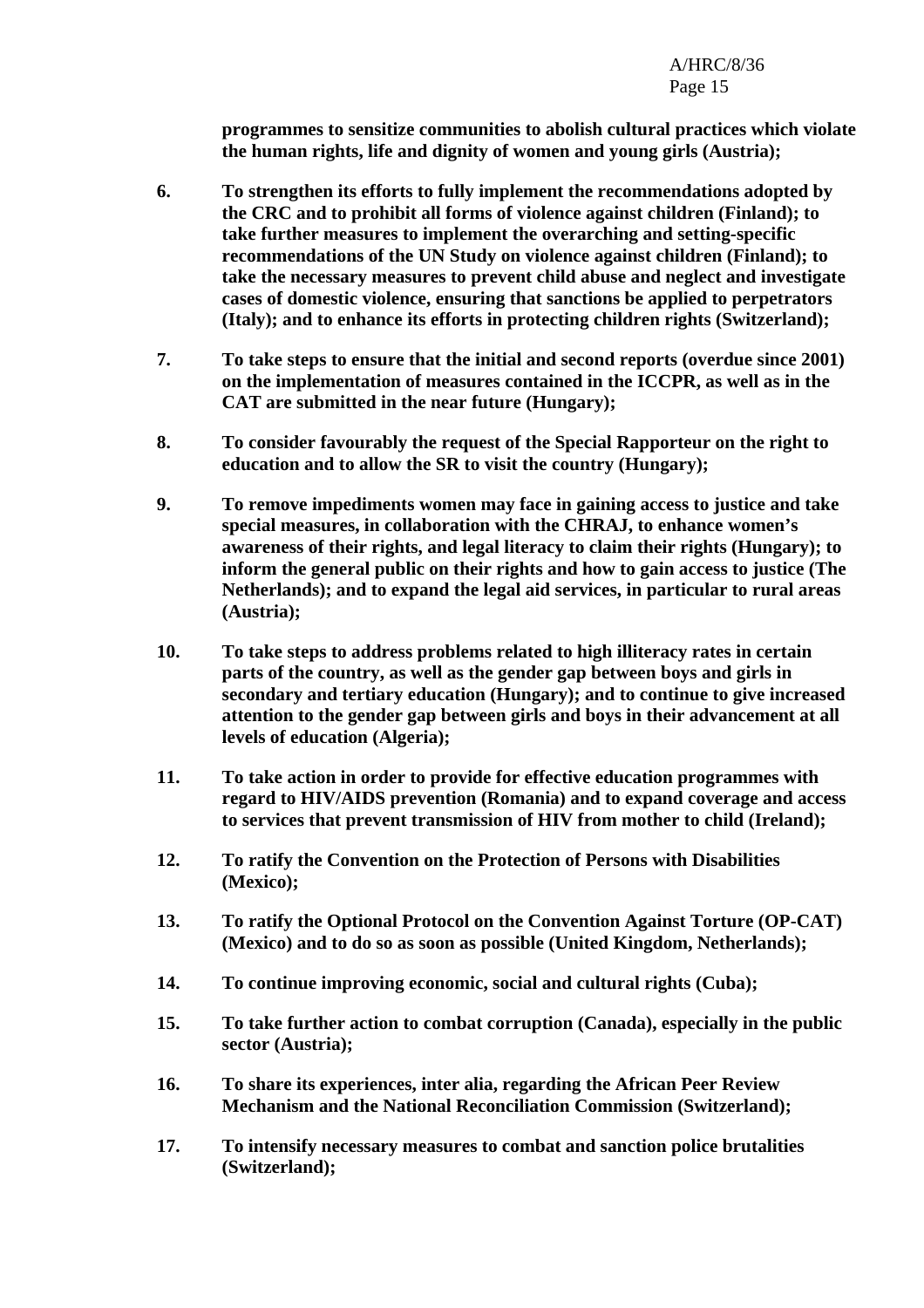- **18. To effectively implement measures to harmonize norms of citizenship for foreign spouses to bring these norms in line with the CEDAW in the shortest time possible (Slovenia);**
- **19. To systematically and continuously integrate a gender perspective in the follow up process to the UPR (Slovenia);**
- **20. To allocate more resources, including through multilateral cooperation, to enhance the implementation of its respective laws, combating impunity, and to raise human rights and rule of law awareness where needed (Portugal);**
- **21. To further strengthen the capacities of the CHRAJ by increasing its funding and resources (Austria);**
- **22. To include a gender perspective and a rights-based approach in the implementation of its Rent Act (right to adequate housing) with the goal of overcoming gender-based inequalities (Brazil).**
- **69. The recommendations listed above enjoy the support of Ghana.**

**70. Other recommendations noted in the report in paragraphs 16, 20, 24, 30, 38, 41, 46, 50 and 54 above, will be examined by Ghana which will provide responses, if any, in due time. Both will be noted in the outcome report to be adopted by the Human Rights Council.** 

**71. All conclusions and/or recommendations contained in this report reflect the position of the submitting State(s) and/or the State under review thereon. They should not be construed as endorsed by the Working Group as a whole.**